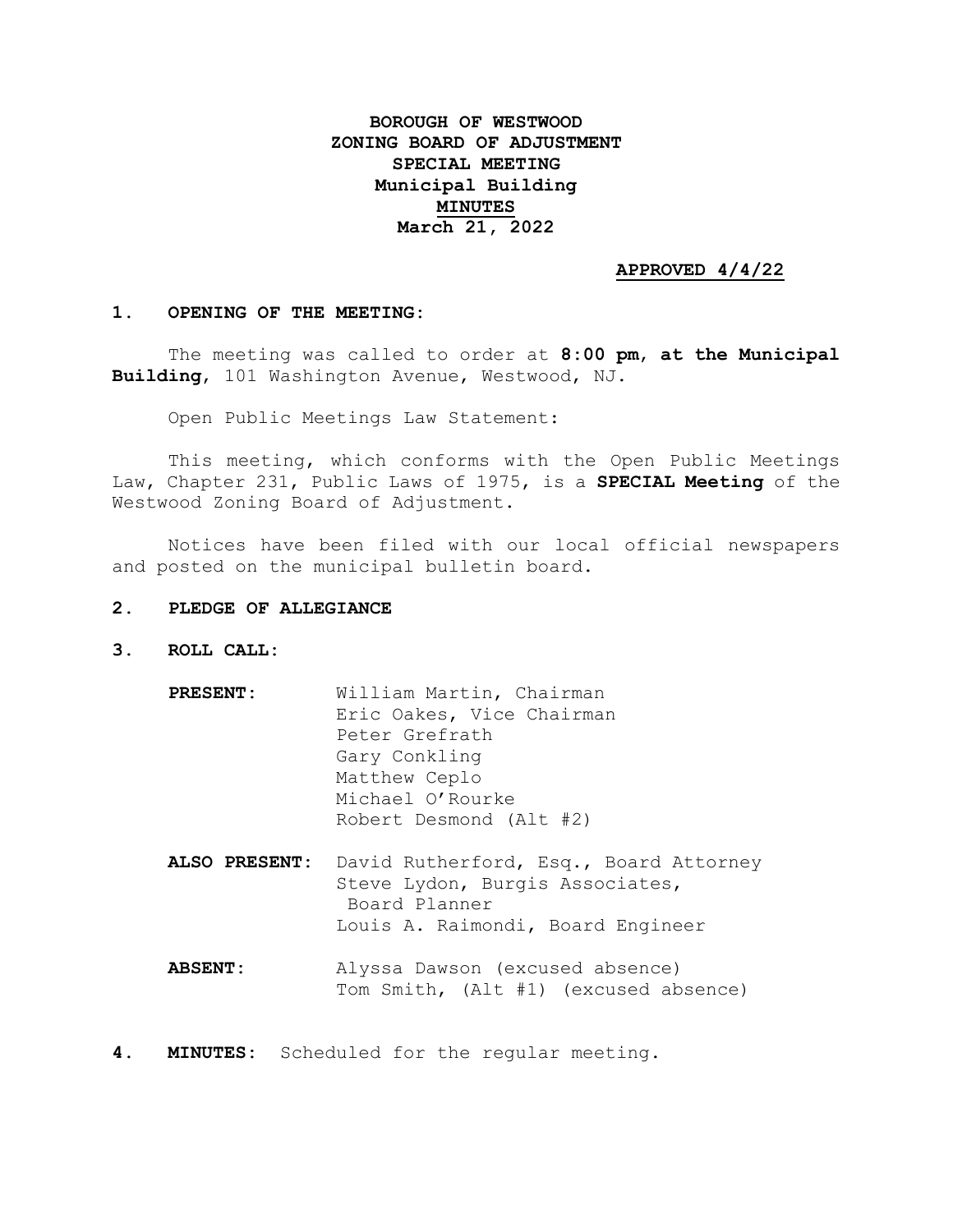#### **5. CORRESPONDENCE:**

**1. Letter from Bruce Meisel** RE: KLR 565 LLC, 561-565 Broadway - in favor of**;**

**2. Letter from Westwood Historic Preservation Commission dated 3/7/22** RE: KLR 565 LLC, 561-565 Broadway - in opposition**;**

- **6. VOUCHERS:** None
- **7. RESOLUTIONS:** None
- **8. PENDING NEW BUSINESS:** None
- **9. VARIANCES, SUBDIVISIONS AND/OR SITE PLANS, APPEALS, INTERPRETATIONS:** SWEARING IN OF BOARD PROFESSIONALS FOR PUBLIC HEARINGS **The Board Professionals were sworn in.**

**1. Whispering Woods Hearing on the court case of Westwood Investments LLC vs. Borough of Westwood Board of Adjustment -** Donna Jennings, Esq. Of Wilentz Goldman Spitzer represented the applicant. David Rutherford Esq. gave an overview. The matter was heard two years ago and denied. Applicant challenged the decision, and filed a lawsuit vs. the Zoning Board. The Board and applicant's counsel with applicants met in closed sessions, and as a result, applicant revised their plans which may well be acceptable to the Board. Mr. Rutherford advised a Whispering Woods hearing sets forth a hearing for approval of the settlement and outlines procedures by which that is done. The Board is considering the revised application and site plan before us this evening. If the Board seeks to ratify the settlement as proposed, he will draft a resolution with highlight revisions to the plan. Chairman Martin commented the Board received revised plans, which were reviewed by Board and Professionals for compliance with their reports. Mr. Raimondi was satisfied that the applicant complied with his report. Mr. Lydon commented he did a lengthy report in January. There is an increase in impervious and he does not see the additional plantings recommended. Also, enclosing the dumpster pad has still not been shown. The plans have improved dramatically, but we are still not there. Mr. Rutherford advised Ms. Jennings can address the comments. Mr. Lydon gave details on the plantings and landscaping that is recommended.

Ms. Jennings addressed the Board. There was no way to reduce impervious coverage, and she offered their professional engineer to address the plan and landscaping. Matthew Fox, PE, spoke regarding his plans dated 1/10/22 and last revised 2/5/22. They revised the plan to enclose the dumpster on three sides. Mr. Lydon and Mr. Fox exchanged commentary regarding the issues raised.

2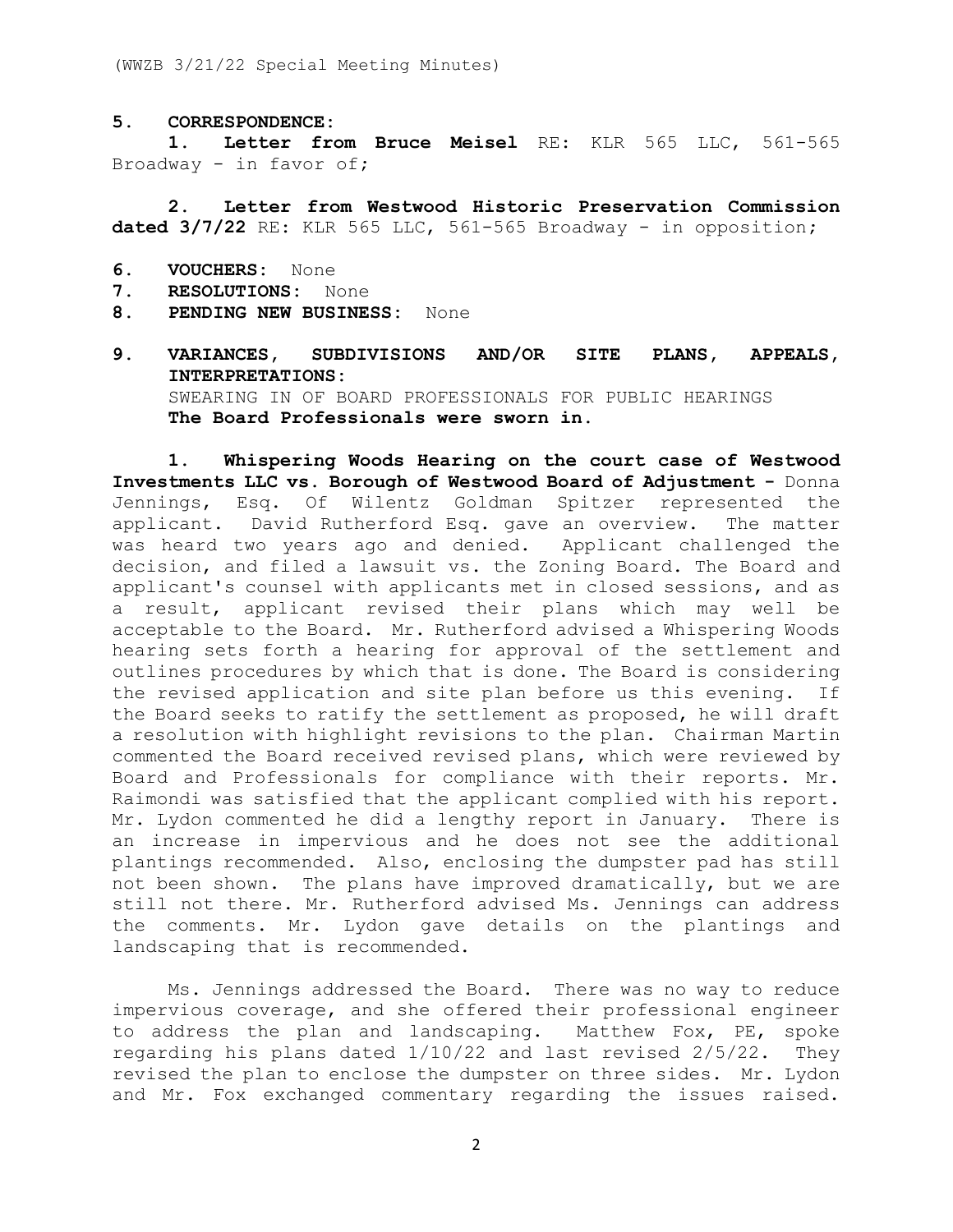Chairman Martin was concerned about maneuverability. Ms. Jennings stated the County approved the plan. Mr. Fox commented they could add plantings and low shrubs, in between two driveways on the Fairview Avenue side, about 100 sf. All agreed this would be a condition of approval. Applicant would look into additional suggestions by Mr. Lydon. Mr. Fox showed where they already have landscaping. Mr. Lydon and Mr. Raimondi will review the proposed landscaping enhancing the Kinderkamack Road elevation.

The matter was opened to the public for questions or comments. There were none. Board comments followed in a positive manner.

A motion for approval with conditions as noted in detail was made by Eric Oakes and seconded by Gary Conkling. Mr. Rutherford referred to Ms. Jenning's letter as to what was being approved. There were no further questions, comments or discussions. On roll call vote, Eric Oakes, Matthew Ceplo, Gary Conkling, Peter Grefrath, Michael O'Rourke, Robert Desmond, and William Martin voted yes.

**1. KLR 565 LLC, 561-565-Broadway – Seven (7) unit apartment complex, D & C variances, lot consolidation and site plan -** Eric Oakes recused himself and stepped down from the dais. Matthew Capizzi, Esq., of Tenafly, NJ, represented the applicant. This application involves two properties in the LB-2 zone. On 561-565 Broadway they propose a seven (7) unit apartment complex. They would use the 567 Broadway property for access purposes by way of an access easement. The variances were set forth. Two letters listed above were noted as received.

The applicant seeks approval to develop a two (2) story residential building over at-grade parking, at the intersection of Broadway and Irvington. Sixteen (16) parking spaces are proposed under the building. Included in the 16-parking space count is one barrier-free parking space and three (3) parking spaces reserved for, and equipped with, electric vehicle charging equipment. A recent state regulation requires this type of equipment to be provided in most but not all situations.

The applicant is seeking preliminary and final site plan approval to construct a three (3) story apartment building in the LB-2 zone. Use and several bulk variances are sought, including:

"C"/Bulk Variances:

- Maximum building coverage  $40\%$  allowed v. 57.2% proposed;
- Minimum front yard on Irvington Street;
- Minimum rear yard setback 30' required v. 24.6' proposed;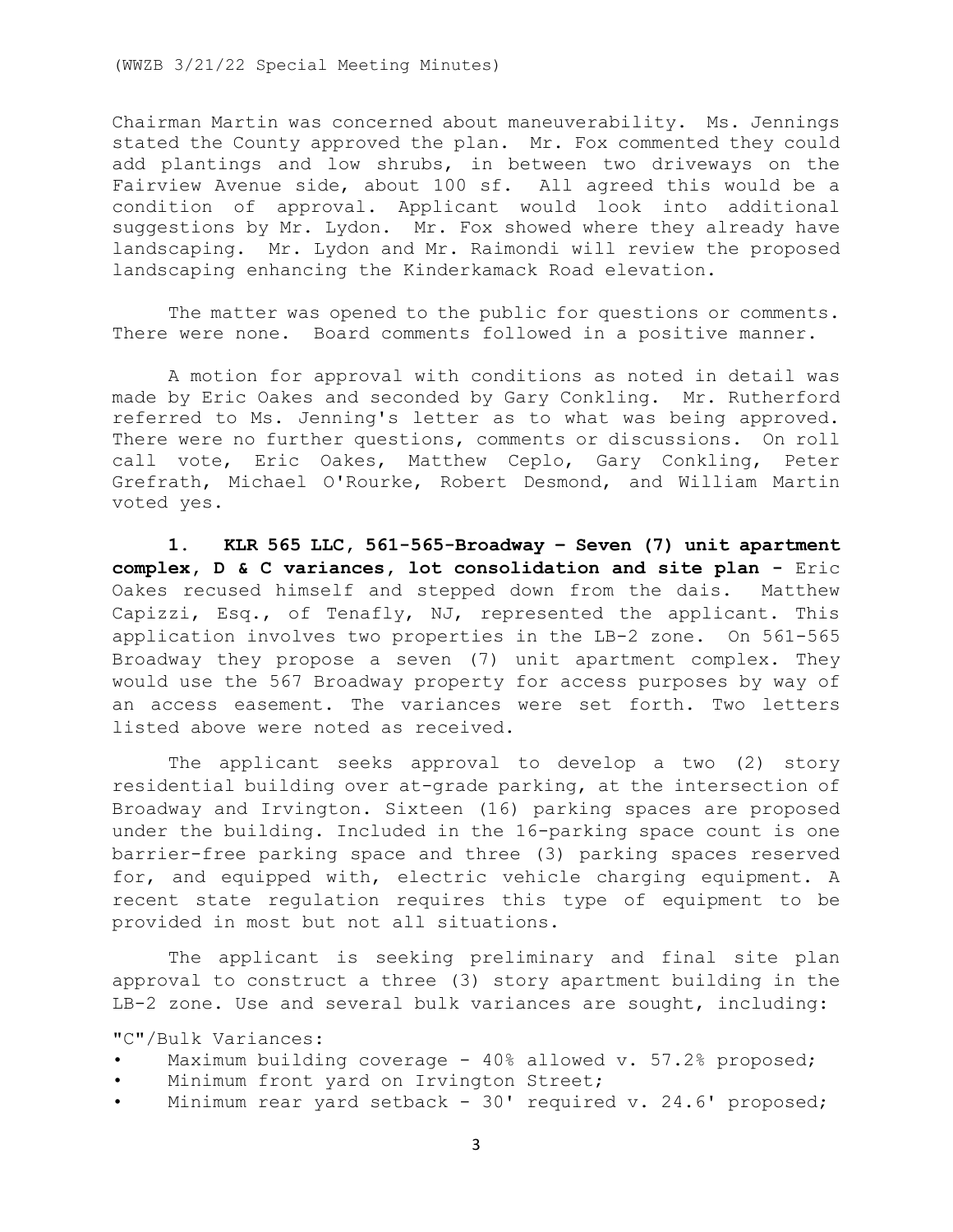- Maximum stories where 2 are permitted and 3 are proposed;
- Loading zones are not permitted in the front yard, and one is proposed;
- Parking spaces under building results in a stilted building, requiring a variance;
- Parking stalls 9'x 19' required vs. 9'x 18' proposed;
- Driveway aisle width 24' required vs. 20' proposed;

"D" Variances:

- Maximum building height 25' allowed v. 32.32' proposed;
- Maximum FAR 7,500 allowed v. 1,375 proposed;
- Residential uses not permitted in zone v. Apartment Building proposed.

Robert Zampolin, NJ Licensed Architect, Westwood NJ was sworn in and accepted. The Architectural Plans were dated 3/1/22. The plans were marked A1. A colored rendering displayed. Mr. Zampolin described the site in general. There are a total of 16 parking spaces assigned to the units with three guest spaces, which would comply with the RSIS standards. Spaces 1, 2 & 3 would have charging stations for electric vehicles. On the first floor there are the stair towers and elevator, seven enclosed storage units, trash and recycling room with chutes for the tenants. Maintenance areas and bicycle racks were also provided.

The setbacks were as stated. The proposed building is setback from Broadway ten (10) feet while along Irvington Street the proposed front yard setback is eight and one-half (8.5) feet. The building will be fully sprinklered. The footprint is approx. 8,600 sf. Out of the seven units, which are located on the second and third floors, five are designed as two-bedroom units; there is one three-bedroom unit, and a single one-bedroom unit. They are pulling in the third floor Mr. Zampolin gave details on all of the units. The Chairman noted reference to a penthouse unit is still actually a third-floor unit. He did not want the Board to be confused. Mr. Zampolin was referring to them as penthouses. Mr. Zampolin prepared a roof plan Exhibit with a parapet. Just vent piping and plumbing would go up there with condensers. Nothing would be visible from the streetscape.

Questions by the Board followed. Mr. Raimondi inquired about the basement level, suggesting an emergency pedestrian door. A second vehicular entrance/exit was suggested in his report. The Board would hear more from the engineer. Parking spaces were discussed. Mr. Lydon had comments on the electric vehicle charging stations. He asked if they were building it to LEED standards. They were not sure. Chairman Martin questioned Mr. Zampolin. He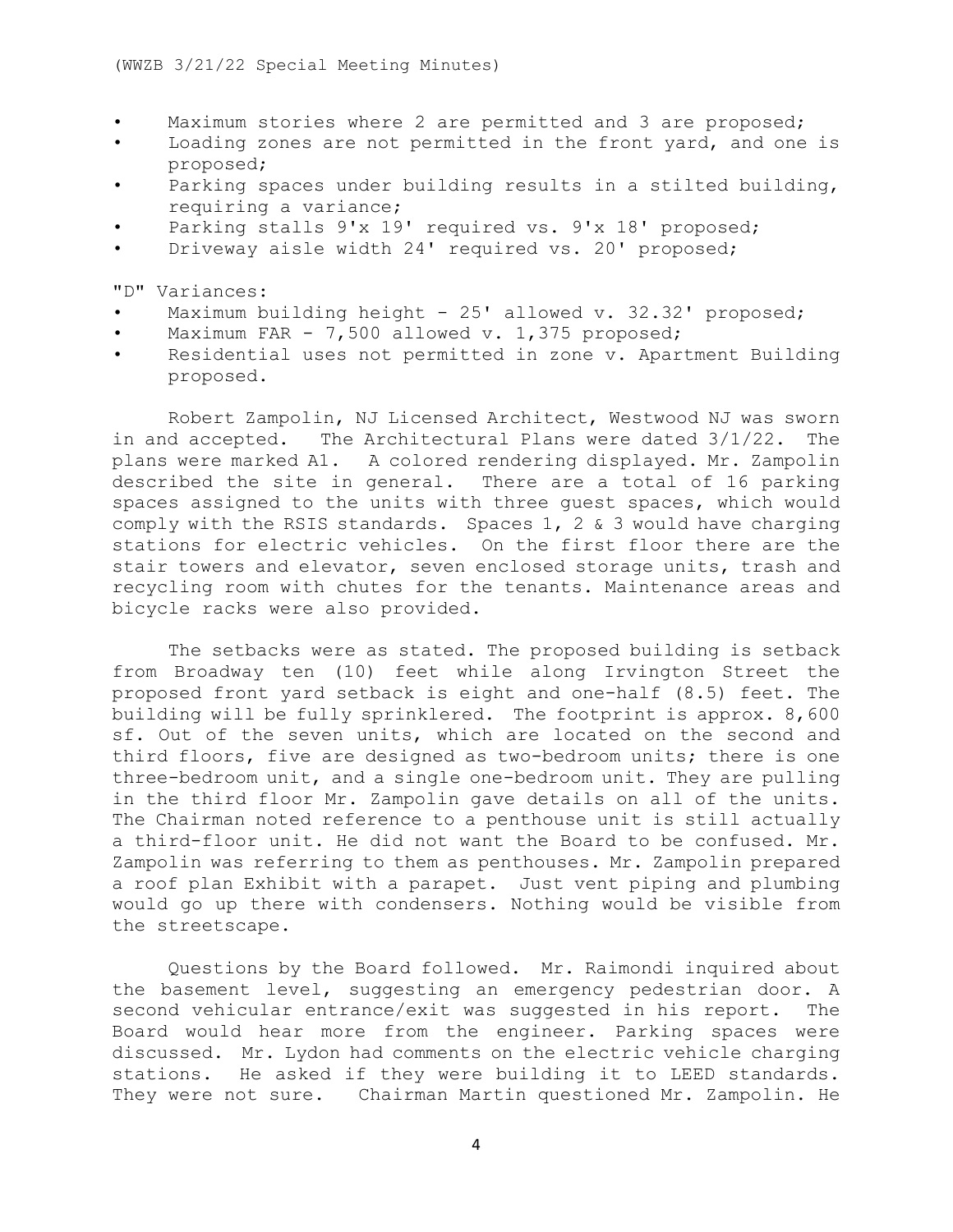#### (WWZB 3/21/22 Special Meeting Minutes)

asked if they would go beyond code minimums. Mr. Capizzi said they would go with enhanced insulation. There would be real brick and real cement stucco. This would be a durable building. Chairman Martin asked if they would go to an all-electric building and if they would have quick charge units. They had not gotten that far yet. There were no further questions of Mr. Zampolin.

Perry Frenzel, 30 Madison Ave, Paramus, NJ Licensed Engineer, was sworn in, qualified and accepted as applicant's Engineer. Mr. Frenzel prepared a plan on the easel dated 3/1/22. Mr. Frenzel updated the Board regarding the site plan and the orientation of the site. He described the site and parking. They have 16 spaces, and 14 are required. The drive aisles are 24' in width. The spaces comply with the RSIS. The traffic flow would be in and out from Irvington Street vs. Broadway. A single ingress and egress point is a better solution. Keeps all the traffic on Irvington Street. All major delivery vehicles would stop at a space behind the building. Sidewalks would be replaced along Broadway. There would be a paver sidewalk in front of the building. As far as drainage, there are eight underground chambers designed to catch all the runoff from the roof. There is sconces and bollard style lightinglow level No commercial lighting fixtures would be used.

Mr. Frenzel described the landscaping which was minimal. The refuse room was shown as an ample size. Installing EV charging stations in all the spaces now would be expensive. The high speed is \$2,500-\$5,000 apiece. There is new technology where you drive onto a pad. Every week there is something new in technology. Mr. Raimondi asked about any investigations on existing drainage pipes on Irvington to tap into, but there were none. He asked if there was a curb rounding on Irvington and Broadway as an easement. Right now, the public is walking on this property. Mr. Frenzel noted there are three monitoring wells on the property. They need an LSRP to see if they are active, but they feel they are inactive. The soils are clean. Mr. Lydon asked if there was signage for delivery vehicles. There would be no parking/loading zone signs and moving companies would generally check in with the managers as to where to park. Chairman Martin asked if there would be a traffic report, but they said not for seven units. He asked if there was a benefit to having the traffic going into the garage with a right turn in from Broadway vs. going into the residential neighborhood. There should be no left turns out onto Broadway. Mr. Raimondi commented they need to minimize the traffic not the corner. The train controls the traffic signals which can cause traffic backup on Irvington all the way to Center. Site circulation was discussed. There were no further questions of Mr. Frenzel.